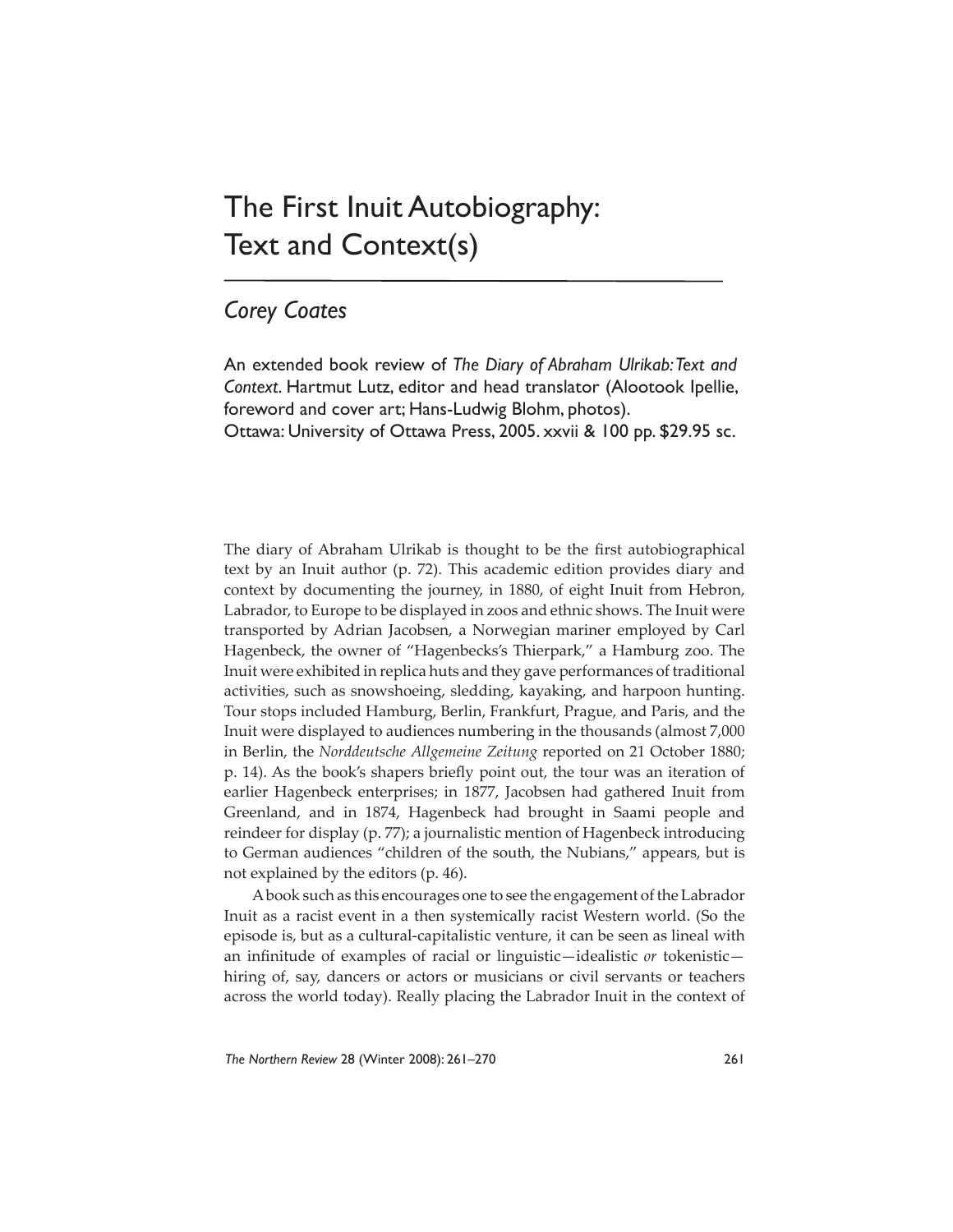constant, ongoing racial exploitation would diminish entirely the thrust of this work, which is emphatically self-congratulatory in its appreciation of its own right-thinking. The journalistic notice of the Nubians, seemingly beyond the interest or the ideological control of the editors, suggests that Hagenbeck had a sophisticated socio-cultural and personal program at least as developed and nuanced as that of many current academics—and entrepreneurs. These two professions—the often pseudo-public academic and the more frankly private but often publicly-reliant entrepreneur—may be different in many respects, but they are united in the sense that they both want to *convince* others about something, whether it's an idea or a product.

"Hagenbeck's Eskimos" from Greenland were exhibited in major cities in Denmark, France, and Germany throughout 1877, and returned in health and wealth. This "group" (number of participants is unspecified) received "600 crowns" (xvii). What kind of sum this was for the Greenland Inuit, or as against profits reaped by the Europeans, or in terms of today's value, the text editors do not discuss. The 1880 Labrador Inuit venture, by contrast, was blighted, with Jacobsen encountering bad weather and Danish "authorities" in Greenland who would not let him re-hire Inuit, despite the fact that some Inuit wished to return to Europe (xvii). The text offers no explanation for why permission was withheld, though the reason may be that the comparative wealth the prior Inuit travellers had amassed threatened social and economic disruption in their Native lands. This is what an article from the *Frankfurter Nachtrichten* of 3 December 1880, included in the edition, frankly suggests. The article notes that "England does not care much for 'Her Majesty's subjects,'" and that the stewardship of the Inuit as given over to the Hudson's Bay Company and Moravian missionaries may not involve the Inuit's best interests (p. 46). The journal argues that, if European-bred missionaries and officials in countries such as Denmark and Canada didn't want Inuit to travel to Europe, it was precisely because they didn't want the Inuit to learn about how badly they had been exploited in trade matters (p. 47). Curiously, the modern editors do not remark on the insight of the Frankfurt paper into the exploitation then going on—notice of that seems limited mostly to apprehension by scholars 125 years later.

Despite his setbacks, Jacobsen pressed on to Labrador, where he found German-speaking Moravian missionaries who were also unwilling to part with members of their Christian Inuit flock. The missionaries may have feared their Inuit converts might be corrupted by money, or drink, or, ironically, contact with European Christian (materialistic, dissolute, Catholic, and so on) civilization. Increasingly desperate, Jacobsen employed the Inuit Abraham Ulrikab to help in recruitment efforts as a pilot (or guide)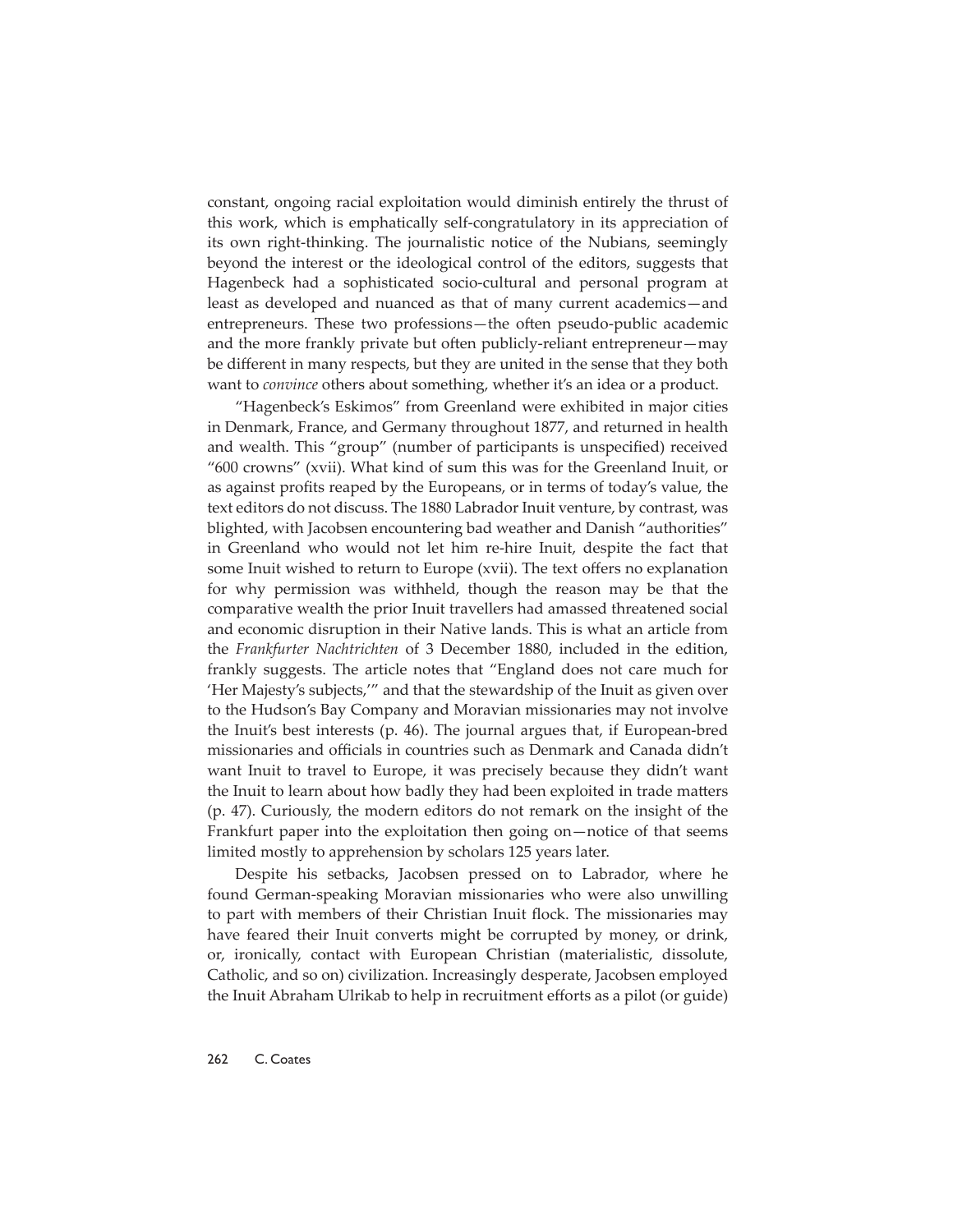and translator. Abraham could write and draw and play violin, and thus was a favourite of the mission (music was an important teaching tool for the missionaries, with lyrics interpreting the Bible, for example). The missionaries may have thought, because of how they had trained him, that Abraham was incorruptible. When Jacobsen was able to persuade a family of three unconverted Inuit to join him, Abraham changed his mind and signed on, too, bringing with him his three family members and a teenaged nephew of his wife, named Tobias (p. xviii).

The two groups of Inuit—the Christianized and the un-Christianized were very different. Terrianiak, about forty, and his wife, Paingo, of an unknown age either younger or older than her husband (the text rather slavishly accepts historical sources and suggests "30 to 50" and does not offer to comment on the cultural attitudes or circumstances or problems of recognition that would lead to such a wide and improbable estimation), were both apparently medicine people who had not joined the annual caribou hunt that year (p. xviii). They brought their teenaged daughter, Noggasak. When in distress during his family's European travels, Terrianiak, especially, attempted to use his traditional spiritual powers. For his part, Abraham, thirty-five, brought along his wife, Ulrike, twenty-four, and their daughters, Sara, four, and Maria, only nine months. Abraham was indebted to the mission and wanted to buy nets; he needed money (Jacobsen, one assumes, would have been entreatingly sympathetic), and he also wanted to see the world—perhaps he wanted to see more of the Christian world that had been represented to him, spiritually and/or physically, by the Moravian brothers.

There were no doctors to perform vaccination in Labrador, nor was vaccination performed on arrival in Hamburg on 24 September 1880. After several deaths and despite futile vaccination attempts in late December, by mid-January 1881, all eight Inuit had succumbed, one by one, to smallpox.

\* \* \*

Abraham Ulrikab's diary comprises fourteen single-spaced, translated and handwritten pages. Abraham may have been inspired to write his diary by the example of Jacobsen's shipboard diary, and his text was translated from Inuktitut by Moravian Brother Kretschmer into German (x), then transcribed from Kretschmer's old-style Sutterlin hand into modern German, then translated into English. The translated diary is widely spaced in a large font and takes up only part of each page it appears on, which is less than 40 percent of the book's pages. A foreword, acknowledgements, introduction, Moravian letters, contemporary journalistic notices and advertisements, appendices, bibliography, and photos of the Hebron Moravian mission remains (as well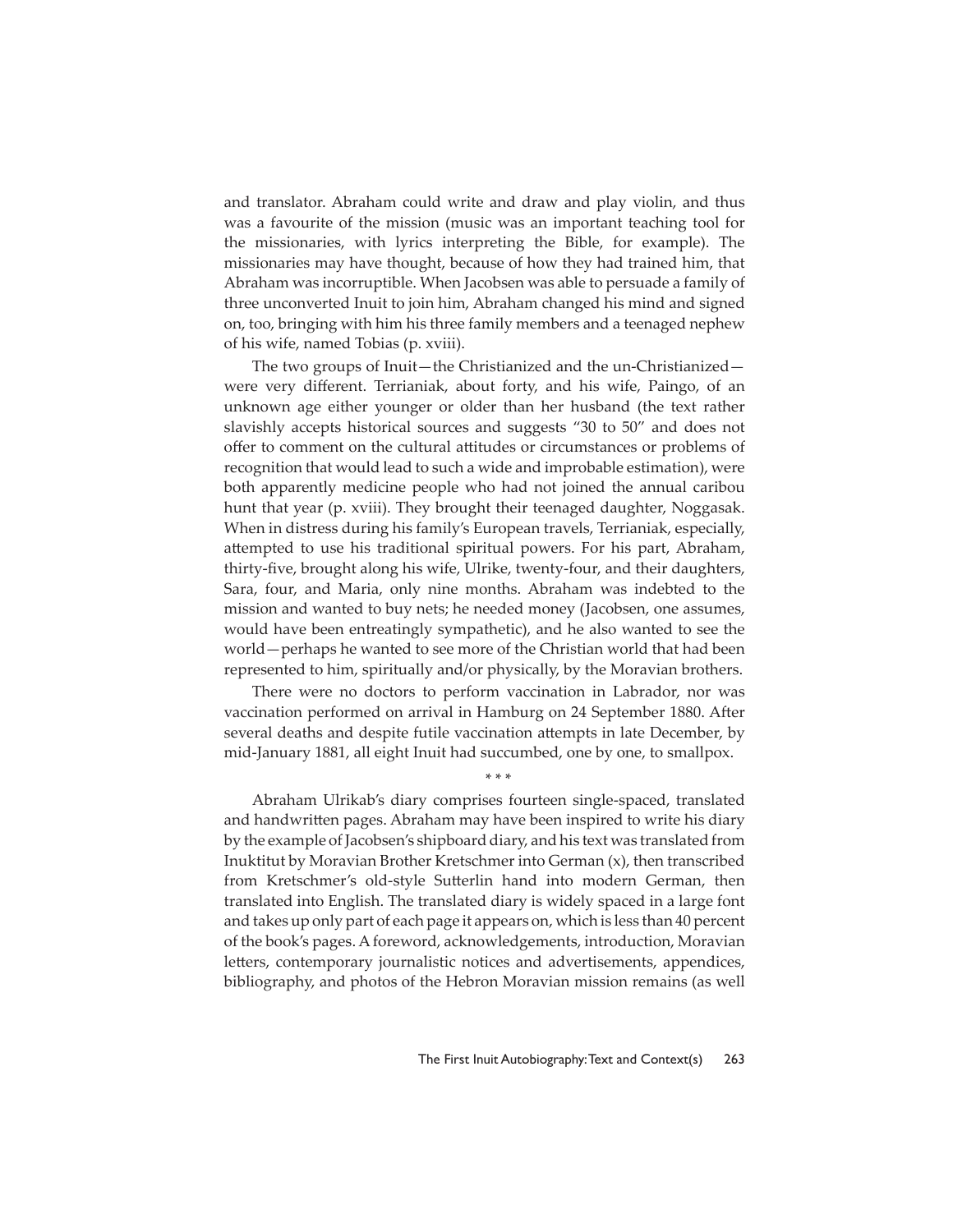as a swimming polar bear, for good measure) engulf, subtext, and splice the diary so as to spread the edition out to 100 pages.

Running concomitantly through the pages of the text are Abraham's diary, letters and minutes of the Moravian missionaries, and journalistic and academic accounts of the European tour. A portrait of the Inuit-European encounter less complex and layered than annoying and disjointed is thus presented. Any interested reader will find it necessary to disentangle these narrative threads. Abraham Ulrikab's diary is shaped to a much greater degree by the edition, than the edition is shaped by Abraham's Ulrikab's diary. The black triangle points that bracket Abraham's diary, like pictures in old photo albums, enforce the sense that Abraham has passed from a live zoo to a humanist museum. The editors argue that their "focus was to present the voice of Abraham" (p. 75), and were it only the correspondence of the Moravian brothers (which often touches on the fortunes of "their" Inuit) going beneath Abraham's words, this aim might have seemed within reach. But the fragmenting of the diary yet further, through interruption with journalistic notices, sometimes massaged in their presentation by the modern editors themselves (headlines and fonts, for example), makes for a pyrrhic reading experience; and add to that an unclear (and not clarified) approach to textual disposition and chronology.

Had the editors wished to give full voice and dignity to Abraham Ulrikab's diary, they would have given it just as they could translate it, right at the start, and had the confidence of their own editorial convictions largely to add such paratexts as they deemed useful after. In this way, they would have shown respect both for Abraham Ulrikab and his potential readers. Perhaps the editors are so protective of Abraham's translated words and so desirous that he not be misunderstood that they wish to provide as much contextual material as possible. But the result is that Abraham is drowned out in a textual-academic babel that merely bears his name. The actual diary of Abraham Ulrikab is poignant both in spite and because of the handlings it has known. It *is* apparent that the translated text has been rendered as faithfully as it can be by the modern translators, and authors' royalties from this book are to go to an Aboriginal scholarship fund (p. xiv).

In a letter to a Labrador Moravian brother from December 1880, Abraham Ulrikab is apologetic for going to Europe, but he cites his debts to his missionary teachers and his desires to advance his family. The stormy trip across the Atlantic was fearsome, and the food and damp cold in Europe are unpleasant. Abraham is taken aback by the impiety he discovers in Europe, and senses the isolation of Labrador when he views all the commodities available on the European continent. Perhaps as a result of the Moravians'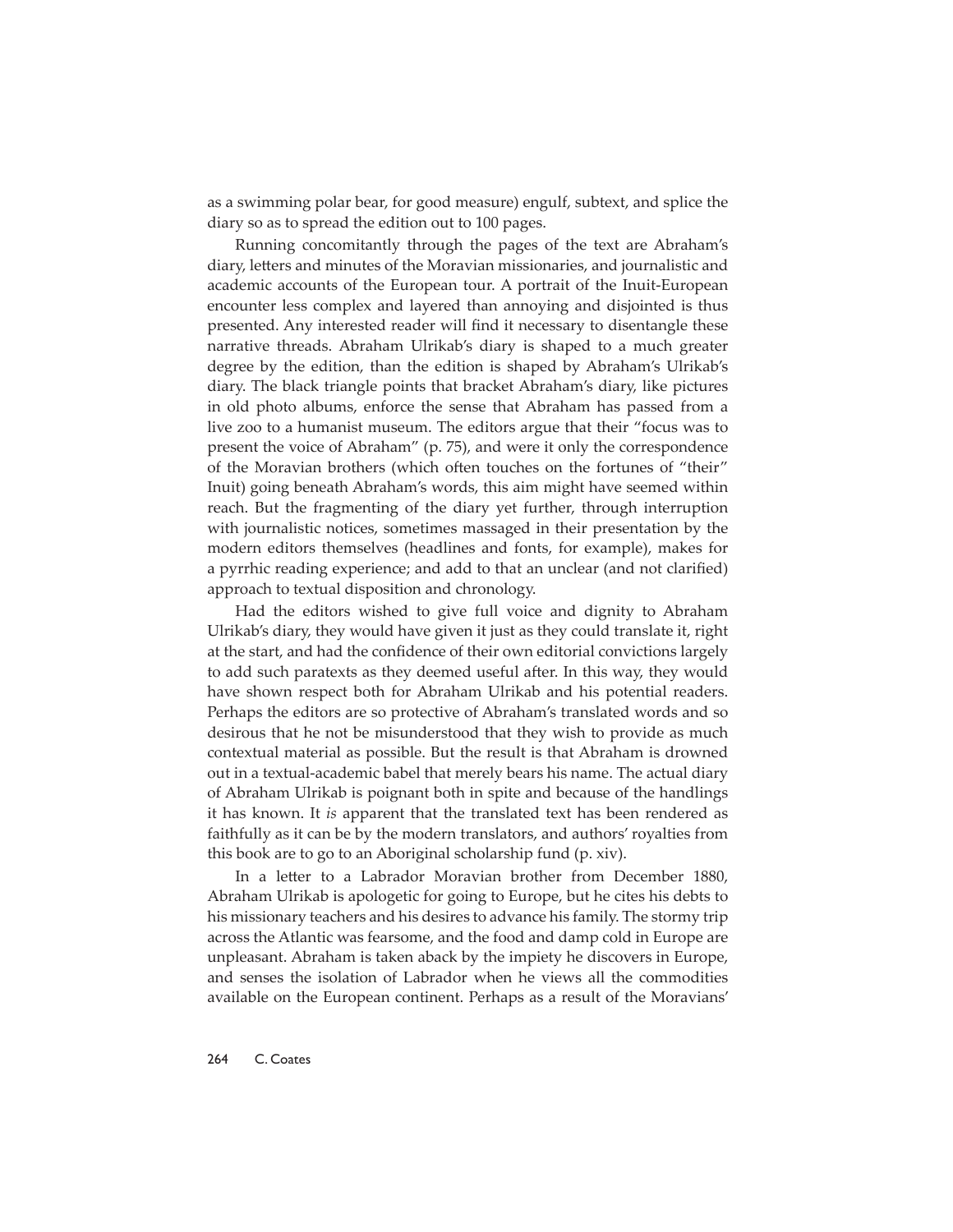teachings, he is apprehensive about meeting Catholics in such places as Prague. When he has a chance to go to church, or to see Moravian brothers who have returned to Germany from Labrador, he is most content. And while he may be amazed by the new technologies he is able to experience as when the Inuit take trains between cities—what strikes him most, while he is in relative health, is the crush of people in Europe. At one point, when the Inuit are mobbed in their dwelling place in Berlin, Abraham writes that he had to become more or less a simulacrum, or an image of what he was supposed to be—or what he was put on display to be—in order to make the pressing throngs disperse: "… I did what I could. Taking my whip, and the Greenland seal harpoon, I made myself terrible" (p. 41). Meanwhile, the younger Tobias, Abraham's nephew, appears to have been the favourite of the crowds, playing with the European children and having souvenir postcards made of him by his European hosts/exploiters. However, it may have been precisely Tobias's exuberance and outgoingness that got him beaten by Jacobsen for his intractability. Then as now, stars must be managed.

As sickness and death begin to overwhelm the Inuit, Abraham senses that they will all soon perish. An especially excruciating moment in the diary is when he leaves his oldest daughter, Sara, in hospital in Germany, and travels through the day and night by train to get to the next stop in Paris, knowing that she will die at any moment while the locomotive pulls him inexorably away from her.

A January 1881 letter to Moravian Brother Elsner in Labrador is Abraham's last correspondence, five days before his death. In it, he notes that even Terrianiak, now bereft of his wife and daughter, has taken, in desperation, to praying after the Christian fashion. Abraham's most pressing desire is to *go home* and see his relatives once again. Witnessing the powerlessness of doctors to cure his people, he wishes to have "Jesus as our doctor, who died for us" (p. 63). He seems repentant for his material greed (a constructed sense of which may have been instilled in him by the presumably un-selfinterested brethren in the first place), and he asks only that he be allowed to return to Labrador and spread the gospel as never before:

> … I trust in God that He will answer my prayers and will collect all my tears every day. I do not long for earthly possessions but this is what I long for: to see my relatives again, who are over there, to talk to them of the name of God as long as I live. I hadn't grasped this before, now I understand. I shed my tears fast, but the words uttered by Himself console us very much again and again. (p. 64–65)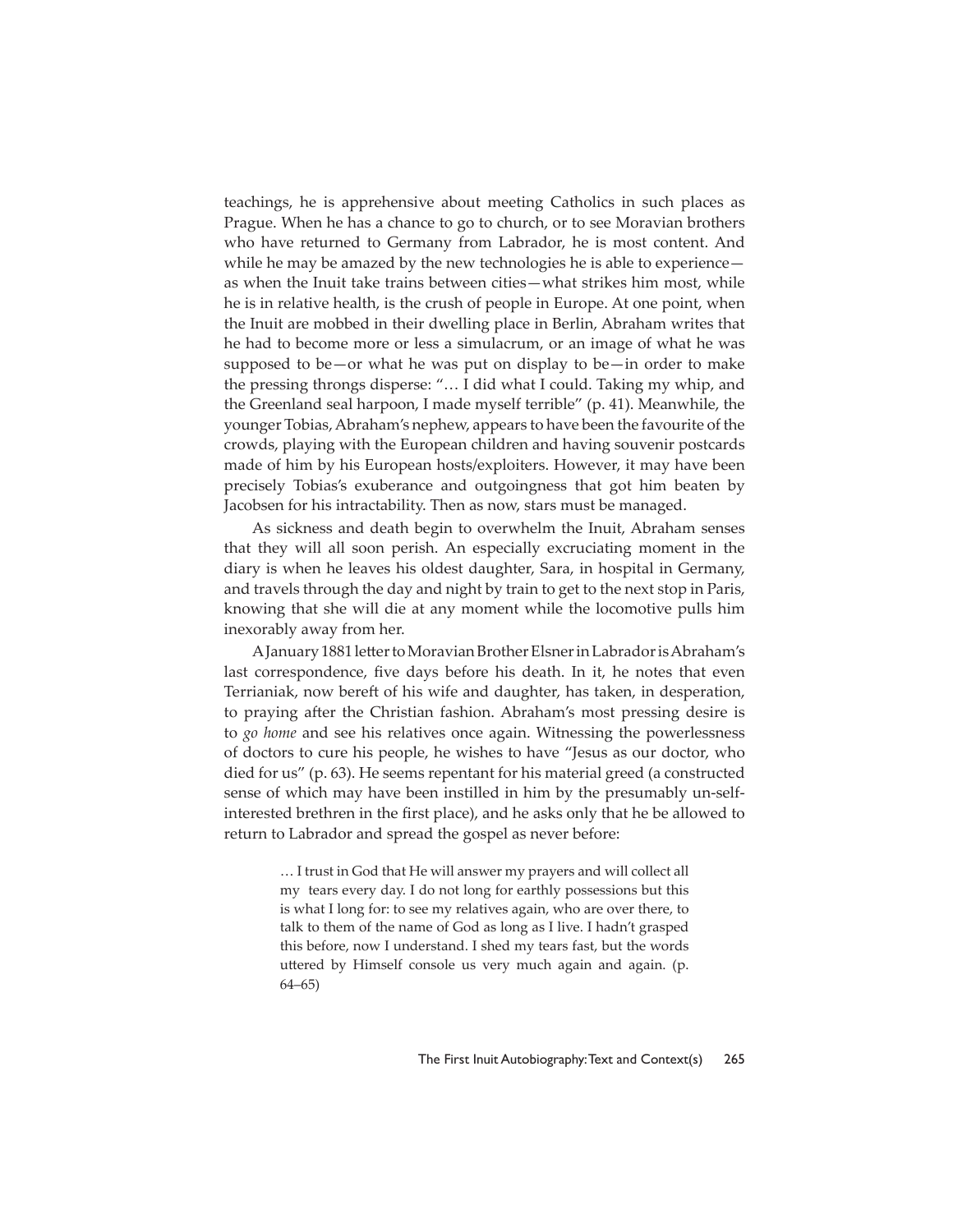The discussion of "the Eskimos" by the brothers (and Abraham's writing has been translated by the brethren in any case) is at once both less and more rhetorical. They naturally rejoice in the Inuit people's keen adherence to their taught faith, and, as emissaries, the brethren express satisfaction in their own and in their adherents' observation of Christian ceremonies (p. 39). But it is ultimately difficult to find in the brethren's airy reports much but complacent "faith" that God's will, with respect to the Inuit, has been done. Based on what *The Diary of Abraham Ulrikab* tells us, it may be too much to say that the brethren felt, as the indoctrinated Abraham, above, may have, that the demise of the Inuit was a kind of divine recompense. Still, a kind of detached pedagogical disinterest, which sheds cold light on the brethren's "faith," does. When Brother Elsner writes that he cannot visit the Inuit afflicted by smallpox in Paris in January 1881, he chooses these (translated) words:

> … it became easier for me to decide to abstain from the trip to Paris for the time being until the Lord would smooth the path of a journey which has been full of serious obstacles until now; but this does not mean at all that I had given up the journey altogether.

> But then, tonight, we were overwhelmed by the sad news of their departure from life, which has also afflicted Mr. Hagenbeck very profoundly. The news from Paris seems to be based on a wire telegram, and there are no further details. (p. 43)

A (presumably?) unsigned letter from the Hebron mission to brethren in Germany a year after the tour is more revealing. The writer says that many thought it was just as well that the Inuit left Labrador when they did, for there was great poverty that winter and Abraham's group would have no doubt been resentful of missing an opportunity for emolument; besides, at least in Europe Abraham would "hear good music for the first time" (p. 85). The writer is aggravated that Inuit seem to think that money from Abraham's tour was diverted to the brethren, and he notes that the "Eskimos are not the greatest people at numerical systems or the art of calculation" (p. 86). Ultimately, the fate of Abraham's band "taught the locals—the ones lusting for Europe—a lesson; because if they had come back healthy and rich, the craving to go to Europe and to grow rich there would have become an epidemic among the other Eskimos" (p. 85).

Two things are plain about the plight of Abraham's and Terrianiak's families: the casual brutality of organized religion, and the terrible confusion and perplexity felt by both new (Abraham) and very new (Terrianiak) adherents. The diffusion of values and moral relativism that creeps into the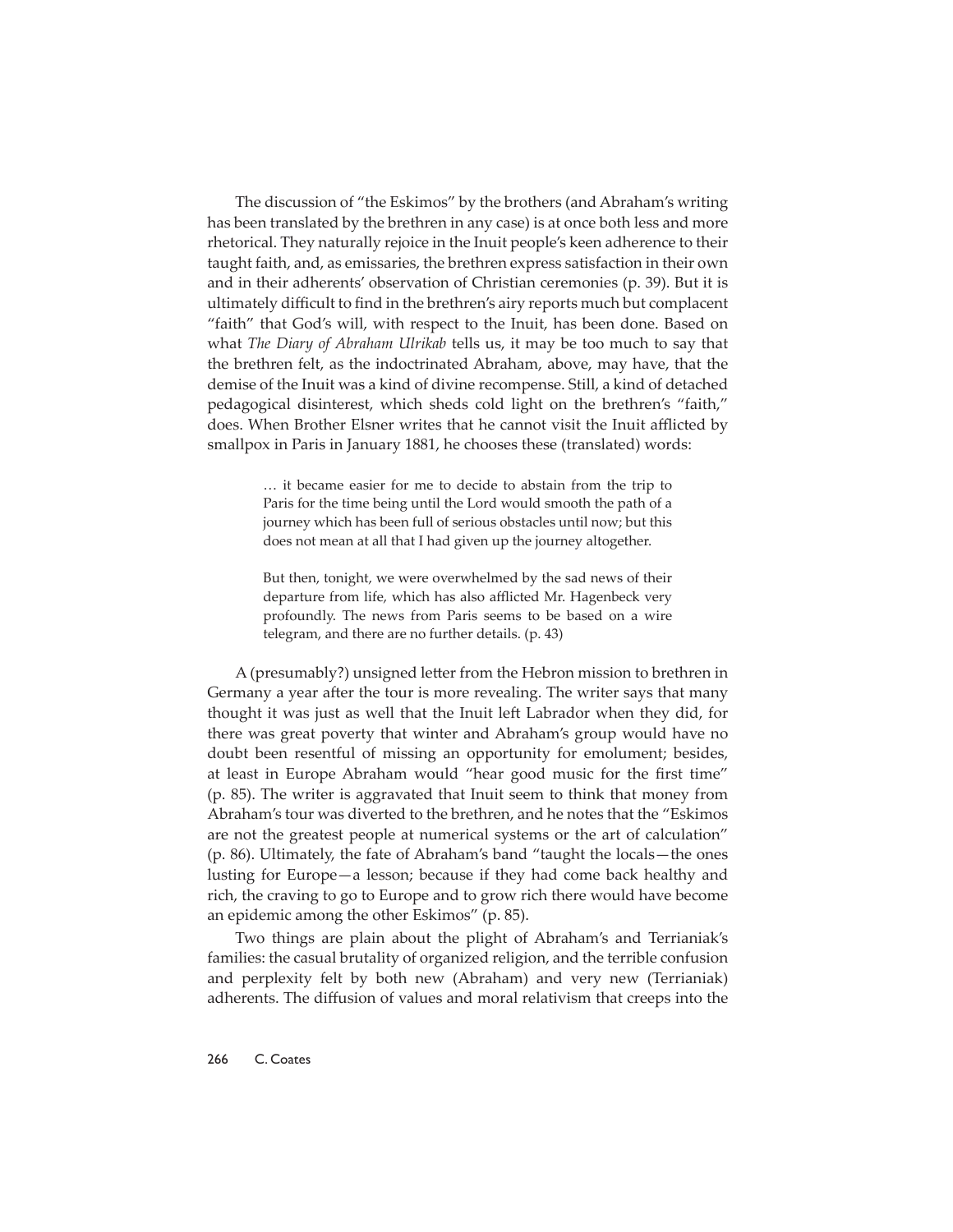discourse of the Inuit, placed there by their European religious (re)education, emphasizes the ways in which European religious orders can destroy Aboriginal religious, secular, and cultural moral orders towards a theology that can rationalize smallpox as divine retribution.

\* \* \*

The reception of the Inuit, not only then, but also now, is disturbing. The edition notes how the Inuit were (standardly, one could interject, as with North American Indians) regarded in contemporary media reports as a "dying race" (*Abendausgabe*, p. 17) or as a race that wanted, apparently, to advance itself in European, monetary terms, such that, given the chance, all Inuit would move to Europe, "*in corpore*" (*Frankfurter Nachrichten,* p. 47). Either they would die of their own accord, or seek all the riches of Europe; the tight binary to denote immigrants from the immigrant (since we are all immigrants), as opposed to emigrant (since *we* live "here"), is perhaps un-selfconsciously plain. The *Magdeburgische Zeitung*, however, strikes a dissonant chord, observing that, "in their sealskin clothes they may seem a little clumsy to us. ... But who knows how we may appear to them?" (p. 14). It adds, of the Inuit women:

> They know fully well that they are being exhibited, exposed to the curious, prying glances of old and young. Who knows what these children of the North may be thinking about their highly educated European fellow humans!" (p. 23)

The *Magdebrugische Zeitung* finally affirms that it is inappropriate to exhibit human specimens as if they were zoo animals, thus contributing to a spectrum of contemporary response and opinion about the Inuit visitors that this edition helpfully provides. Strikingly, though, the modern editors decide that, perhaps because of the foregoing quotation, the writer of the *Magdebrugische Zeitung* article must be female. At first they allude to as much, and then they assume as much. In British journals of the time, it is hardly uncommon to find feminist or leftist sentiments expressed by men, as well as women, nor is it difficult, with scholarship, to arrive at an educated, or more than educated, guess as to who the writer of a piece in a given periodical may be. The *Abraham Ulrikab* editors, however, seem satisfied to leave the matter as an unsupported statement. Whether or not they are right, their essential assertion belies in a patronizing way their entire task of representing faithfully the writings of a colonized figure.

The modern editors, moreover, reserve some of their most vigorous umbrage for predecessors they should interpret as much as indict, according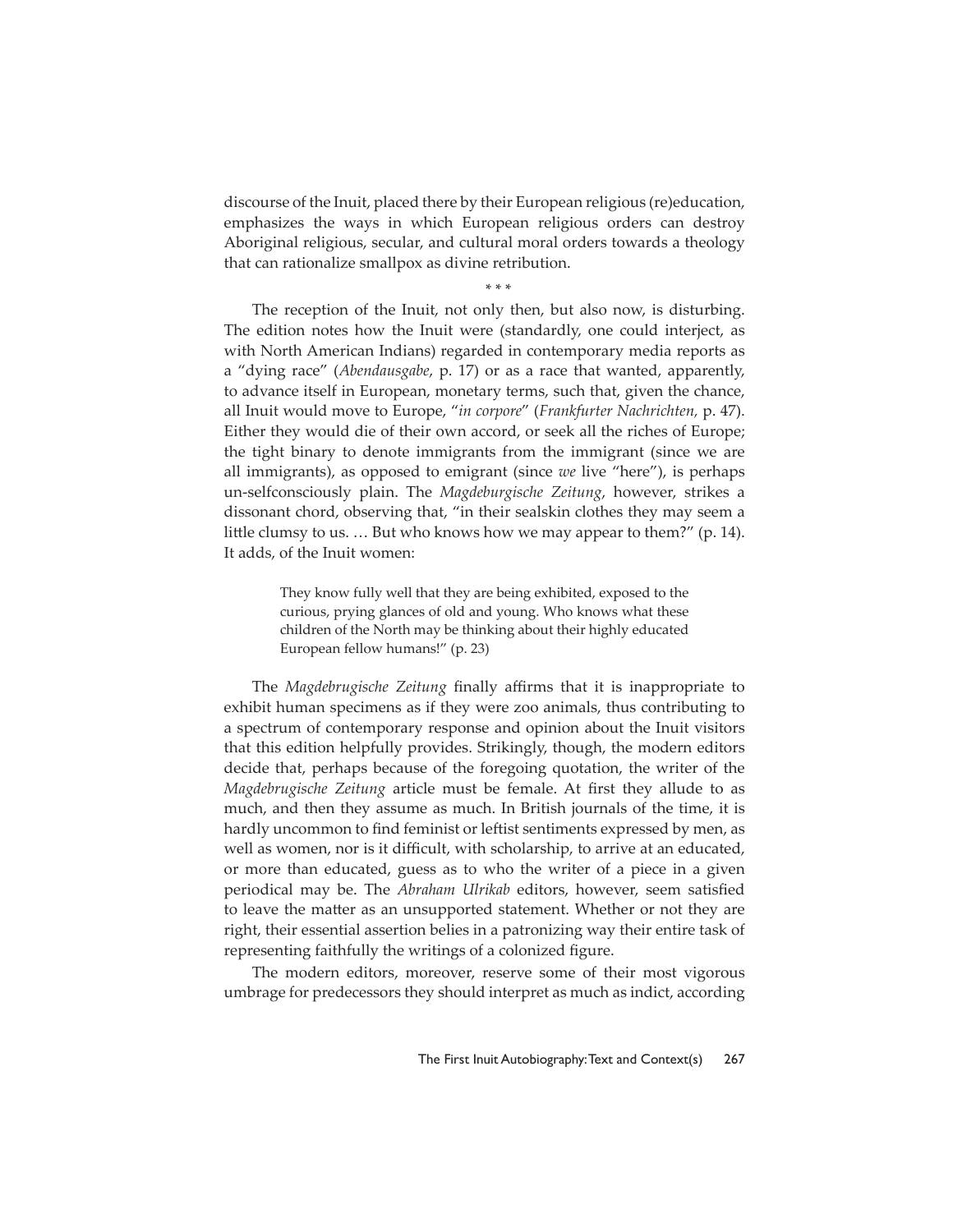to the standards they might wish to be applied to themselves. They do observe that Hagenbeck was, for his time, unusually moderate, and modern, in his treatment of Thierpark animals. They do observe that Rudolf Virchow, a founding member of the German Anthropological Society who examined the "Eskimos," was himself progressive in many public and social causes (p. 78). They justly align him with Freud. But when Virchow is "examining" Paingo, "asking her to spread her arms horizontally because [he] wanted to take her fathom length," (p. 80) the editors jump in to note that

> here Paingo refused a subaltern position in the hierarchical subjectobject relationship of researcher and researched. She assumed agency and literally leapt out of her objectification, thereby resisting the violation of her human dignity and privacy. (p. 81)

Thus is the objectified person re-objectified, this time re-inscribed within identity-erasing academic jargon. Virchow, in one of his papers, actually refers to the criticisms leveled against him by the *Magdesburgische*  Zeitung, but he, *pace* the modern editors, thinks it is a man who is attacking him (p. 61). "Literally leapt"? What can that mean? This is an edition that contains a number of grammatical infelicities, which, for the most part, can be overlooked. But still, this is also an edition that presents translations after translations after translations and quite self-consciously refers to the difficulty of rendering those translations into English. Much is made of the difficulty of the translation of the so-called impossible perplexities of the "Sutterlin hand" (p. xi), but Germans of my acquaintance insist to me that this is merely an old kind of handwriting that many educated old—or young-Germans of the present would not have much difficulty deciphering at all. The edition is at pains to point out that it is, through a complex process of earnest investigation, trying to make the heretofore unrevealable more or less apparent. Any translation process is difficult and unique, but the difficulty of the process does not absolve one from attempting to use words with accuracy. In a case such as *Abraham's Diary*, it does, in fact, behoove it. Did Abraham, or his wife, "literally leap" from the pages of a supposed journalist's enlightened accounts in Germany in 1880? We owe history, then, now, and in the future, better than that. Why it is that academics of today can usually regard the contemporary media they consume with skepticism, but accept with ruthless and literal uninterpretive certainty, if it suits their present purposes, media of the past? It is as though history becomes truthful simply by virtue of being historical.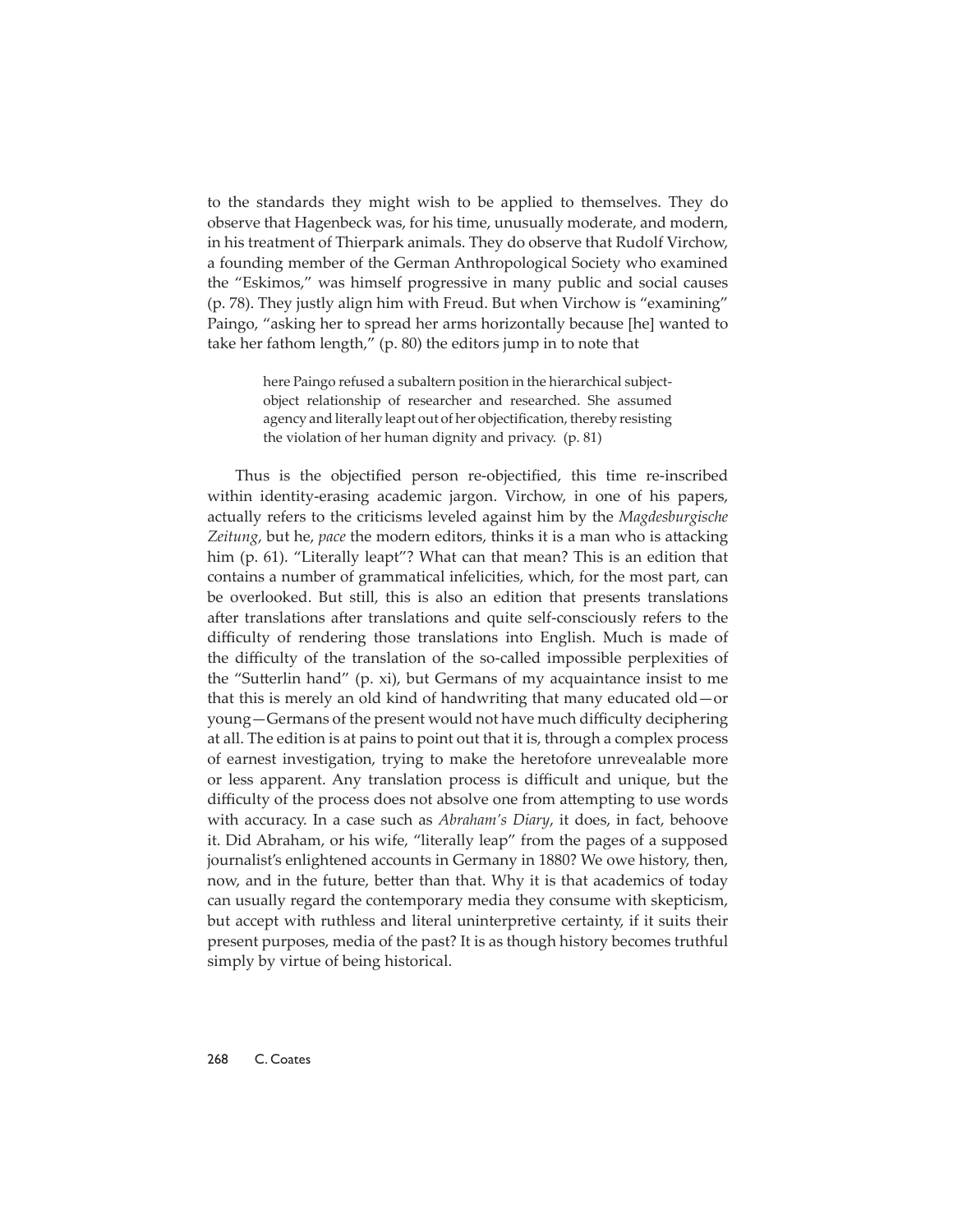Setting all such matters aside, is it possible, when reading Virchow's papers, to grasp how offended Paingo may have been? She was a human being who objected to being treated like a science project. However, when reading the present text, and when once she is enshrouded yet again, by terms such as "hierarchical subject-object," "assumed agency," and so forth, one grasps just how much she has been used and used and will be abused again. She has become a kind of test case for twenty-first century academic missionaries to assume their agency over unenlightened Others, but there is no end in sight for her objectification, because her utility for the aggrandizement of others is, perhaps, eternal, if not, in fact, essential.

\* \* \*

The Hebron Mission closed in 1959, yet the Moravian Church remains active in Canada and in Newfoundland and Labrador. To this day, its goal is to "facilitate the development and training of Native leadership for ministry" so that those tutored will be able themselves to preach the tenets of the Church (www.moravianmission.org/partnerprovinces/nf\_labrador.phtml).

The theme most emergent from this edition is that of manipulation of the Inuit by the Moravian missionaries, Jacobsen, and Hagenbeck; of European audiences by advertisers and journalists; of knowledge by academics of the nineteenth through twenty-first centuries; of morality by every party to suit capitalist ends. (To the *Frankfurter Nachtrichten*'s aside about treatment of "Her Majesty's subjects," one could obviously rejoin that Canadian history has shown that Crown / Canadian officials have shown a great deal of "care" for Inuit peoples, not least in their frequent forcible relocation of them en masse to places within Canada that are further away, and possibly even more foreign than Europe.) But crucially absent entirely from this academic edition, an edition quite remarkably lavish in its paratexts, is any discussion whatsoever of *audience*. The editors show us advertising (just like any twenty-first century advertising) from clothiers who intended to synergize with and piggyback on the Eskimo exhibition. But the editors never ask: "who were these Europeans who attended the exhibition?" Who were the people who were gathered about (and who may not have even been really looking at) Abraham and his family when Abraham just wanted to get to bed and instead had to make himself terrible? Who were the men and women and children who gathered around Tobias and asked for his autograph and bought postcards of him (no CDs being then available)? Who were the people who offered tips, and even food, maybe places to stay or invitations to engagements, to the visiting Inuit? Probably, they were middle- and upper-middle class Europeans of precisely the same stamp as North Americans who attend cultural festivals, or ethnic food fairs, or Arab